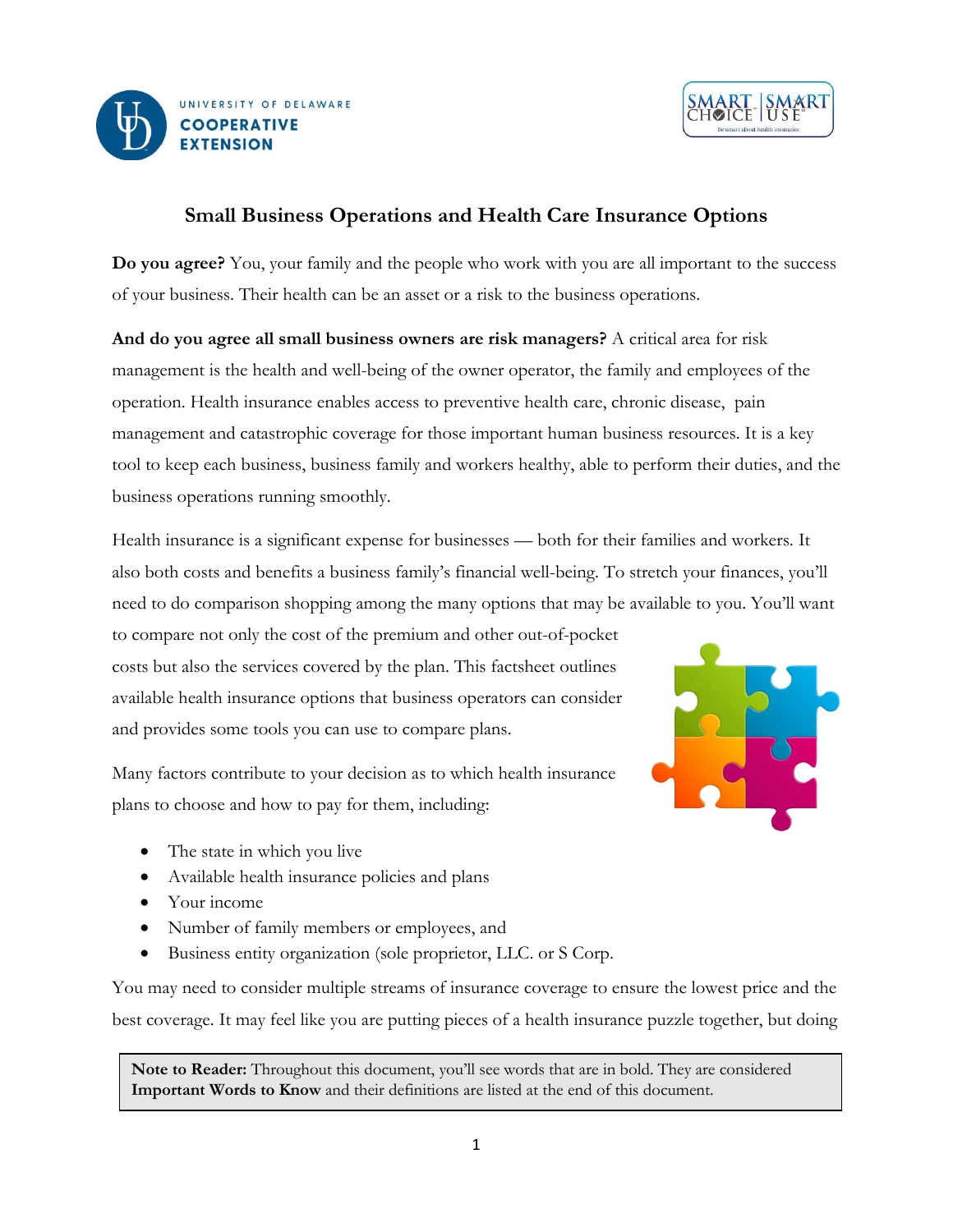so will ensure that you, your family and employees are covered for the long term success of the business operation and everyone's health.

### **Health Insurance Options for Business Operators & Family Members**

There are several options for acquiring health insurance coverage for business individuals and their families.

- 1. Employer Based Health Insurance Employment is often used to acquire health insurance and other benefits for members of the small business family. When a member of your family works for another employer, these employers may provide insurance for employees and provide options for other members of the business family. This option may be open to spouses and children who are under the age of 26. The tradeoff with this strategy is that working for another employer reduces time, know-how and energy, called human capital, available for the small business operation. If the employers plan offers family coverage, compare the cost and coverage for the family members with other sources of insurance for them to see which plan offers the best cost and coverage. If your employer offers a health care plan for you, you are not eligible for insurance from the **Health Insurance Marketplace**.
- 2. State-based **Health Insurance Marketplace** Medical and dental insurance for those under age 65 can be found through each state's Marketplace. Qualified health insurance providers offer a variety of plans that meet federal and state guidelines, present a variety coverage options and are at a variety of price points. When you purchase through the Marketplace, you may qualify for **tax credits or premium subsidies** that can help reduce your **premium** costs. To be eligible for any **tax credit/subsidy**, you must purchase health insurance through the Marketplace and be at or under the eligible income. States have online, in-person and over-the-phone assistance in enrolling in these programs. They can help you better understand what your premium (and tax credit) might be. Find out more and get help at [www.healthcare.gov.](http://www.healthcare.gov/)
- 3. Health Insurance Provider (Company) Many health insurance providers will sell directly to you. Plan options are available that cover just you and/or your family members. Check with your state's Insurance Commission to see which health insurance providers are licensed to sell in your state.
- 4. Agent/Broker Independent insurance agents/brokers can help you identify a plan that works best for your situation. An agent usually represents one company while a broker may represent several. Depending on which health insurance providers they represent, the broker may be able to help determine an insurance plan that fits your needs. The more insurance companies the broker represents, the more comparison-shopping can occur across plans. Be sure you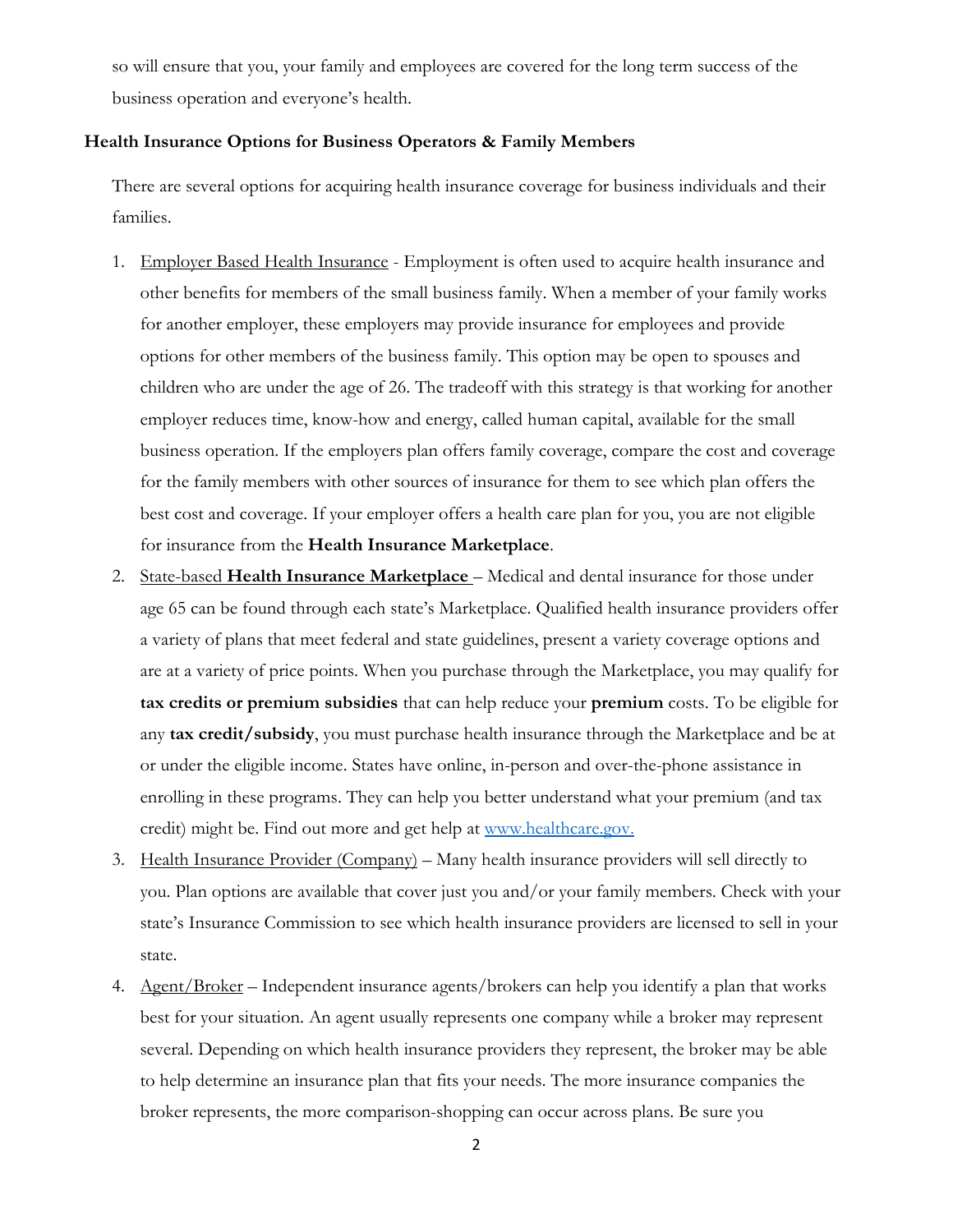understand the process by which the agent or broker gets paid and compare the difference between purchasing through their business and through other health insurance options. Some agent/brokers have been certified to offer Marketplace plans. You can find out which agents are certified in your area by going to [www. healthcare.gov.](http://www.healthcare.gov/)

- 5. Armed Forces Health Insurance As an active or retired member of the armed forces you may be eligible to use health insurance offered through the armed forces. Tri-Care is an example.
- 6. Association Membership Some business associations like the Business Bureau, local Chambers of Commerce, and others work with health insurance providers to provide health insurance plan options that reflect the needs of their members. As a member of an association, you become part of the buying power of the association as they negotiate plan options for their members. Depending on the association size, the health insurance plans available may provide some lower cost options.
- 7. Medicaid Based on income, and family-size, and eligibility guidelines, you and your family members may be eligible for Medicaid health insurance coverage. Each state has a variety of programs and state-specific eligibility requirements. For example, for access to medical care that is not long-term care, there is a program that allows you to keep your home (and the business) and still be eligible. Applying through the [www.healthcare.gov](http://www.healthcare.gov/) website, working with a health care **Navigator** or going to the Department of Social Services location that manages the Medicaid program will help you enroll. The [www.healthcare.gov](file:///C:/Users/Bonnie/Downloads/www.healthcare.gov) website can help you to determine if you are eligible by answering a few questions about your income and age of family members. The website will also provide you contact information for the office closest to you. The Medicaid Long Term Care program is for those who need continuous nursing home or assisted living care. It has different eligibility requirements that does include value of assets as one of the criteria.
- 8. Children's Health Insurance Program (CHIP) This program is for low-income families with children generally under the age of 18. It helps to cover medical and dental care costs of the children and, in some states, the program will also cover pregnant women. The income and family size eligibility may be different than the Medicaid program eligibility. For more information go to: [https://www.healthcare.gov/medicaid-chip/childrens-health-insurance](https://www.healthcare.gov/medicaid-chip/childrens-health-insurance-program/)[program/.](https://www.healthcare.gov/medicaid-chip/childrens-health-insurance-program/)
- 9. Medicare, Medicare Advantage and Medicare Supplemental (Medigap) Insurance Available to those 65 and older, Medicare provides health insurance coverage for hospitalization, doctors and medical services, equipment, and prescription drugs. When you pay Social Security and Medicare taxes, you have contributed to Medicare throughout your working lifetime. If you were born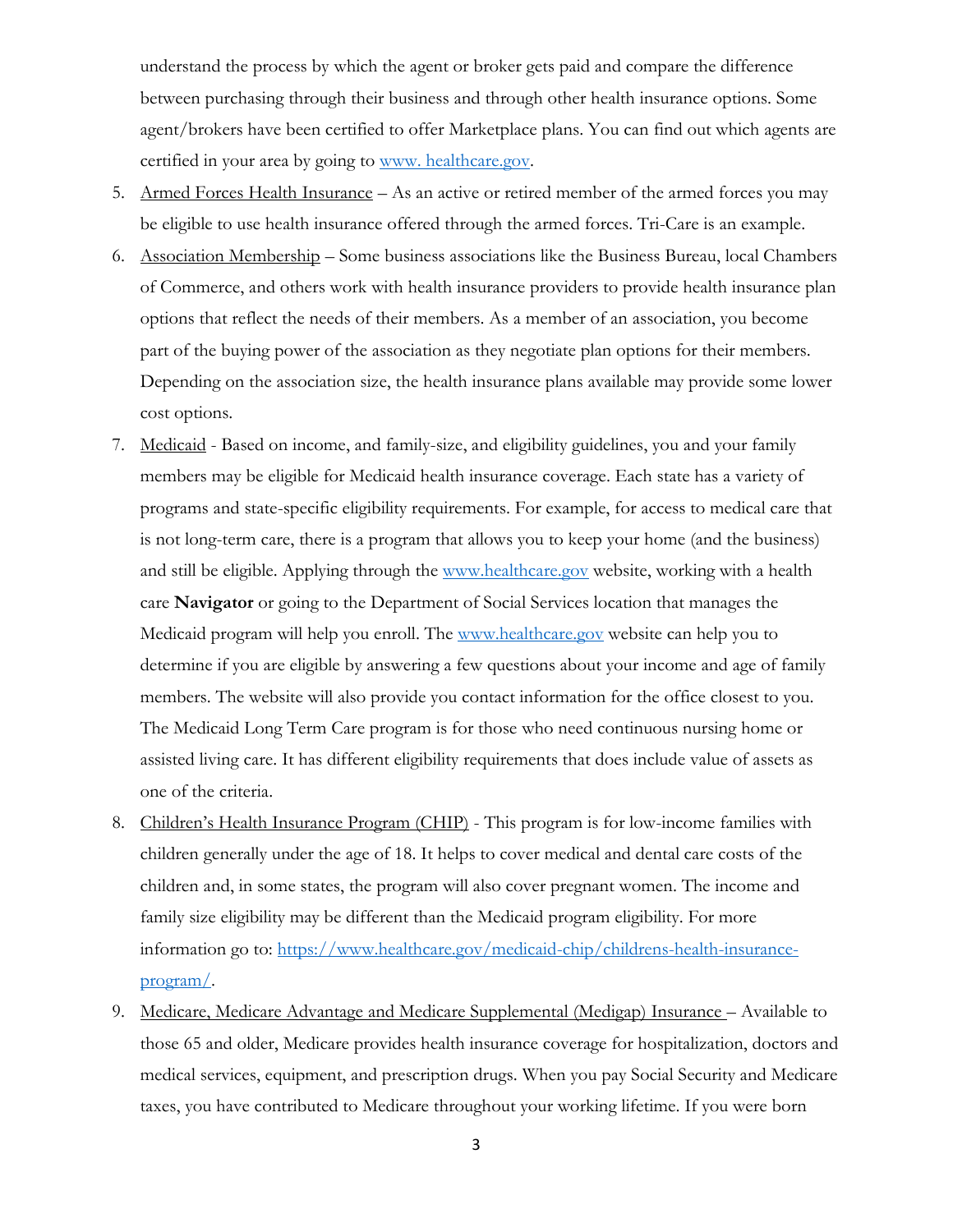before 1929 and you worked 40 quarters (or 10 years), you can receive the benefit of a reduced **premium**. You must sign up for Medicare during the seven month period around your 65<sup>th</sup> birth month (three months prior to your birth month to three months after). Even if your Social Security eligibility age is higher than 65, you need to register for Medicare during this seven month window. If you have insurance from a different source, Medicare can be your secondary source.

Medicare Part A covers hospitalization. Part B covers doctors, medical services, equipment, preventive screenings, and other services such as nursing home care. Part D covers prescription drugs. Depending on your work history, there is no premium for Part A, but there is a monthly **premium** for Part B and an extra **premium** for Part D. There is a life time penalty for not enrolling in Part D when you first turn 65, so consider enrolling at that time. The Part B part of the plan covers about 80% of the costs and there is a deductible for Part A, B, and D (depending on the plan you choose).

Medicare doesn't cover all medical needs. Many individuals also purchase Medicare Supplemental or Medigap insurance. This insurance wraps around the Medicare plans to help offset the costs of care not covered by Medicare. Go to the Medicare website [\(www.medicare.gov\)](http://www.medicare.gov/). It will help you better understand the plans and assist you in identifying Medicare Supplement insurance plan options in your location. Some employers offer health care plans to their retirees that may serve as the Medicare Supplemental insurance; check with the Human Resources Department. You will find informative videos to help you through the enrollment process.

Medicare Advantage Plans are Medicare's version of an HMO – it usually provides medical, dental and vision coverage. It is not available in all areas. When you go to Medicare.gov you will be able to see what is available in your location when you put in your zip code.

10. Christian Healthcare Plans or Health Care Sharing Ministries - Christian Sharing Ministries are comprised of thousands of members who come together and agree to share the cost of all members' medical bills. The Sharing Ministries do not offer insurance which is a legally binding contract. They are independent organizations that facilitate the process of collecting the monthly share (similar to a premium) and distribute reimbursement to members. There is a personal responsibility amount per incident (similar to deductibles). The plans enable members to select their own providers and negotiate rates with those providers. Medical bill payments are paid by the member, the member then submits their medical bills to the Sharing Ministry organization,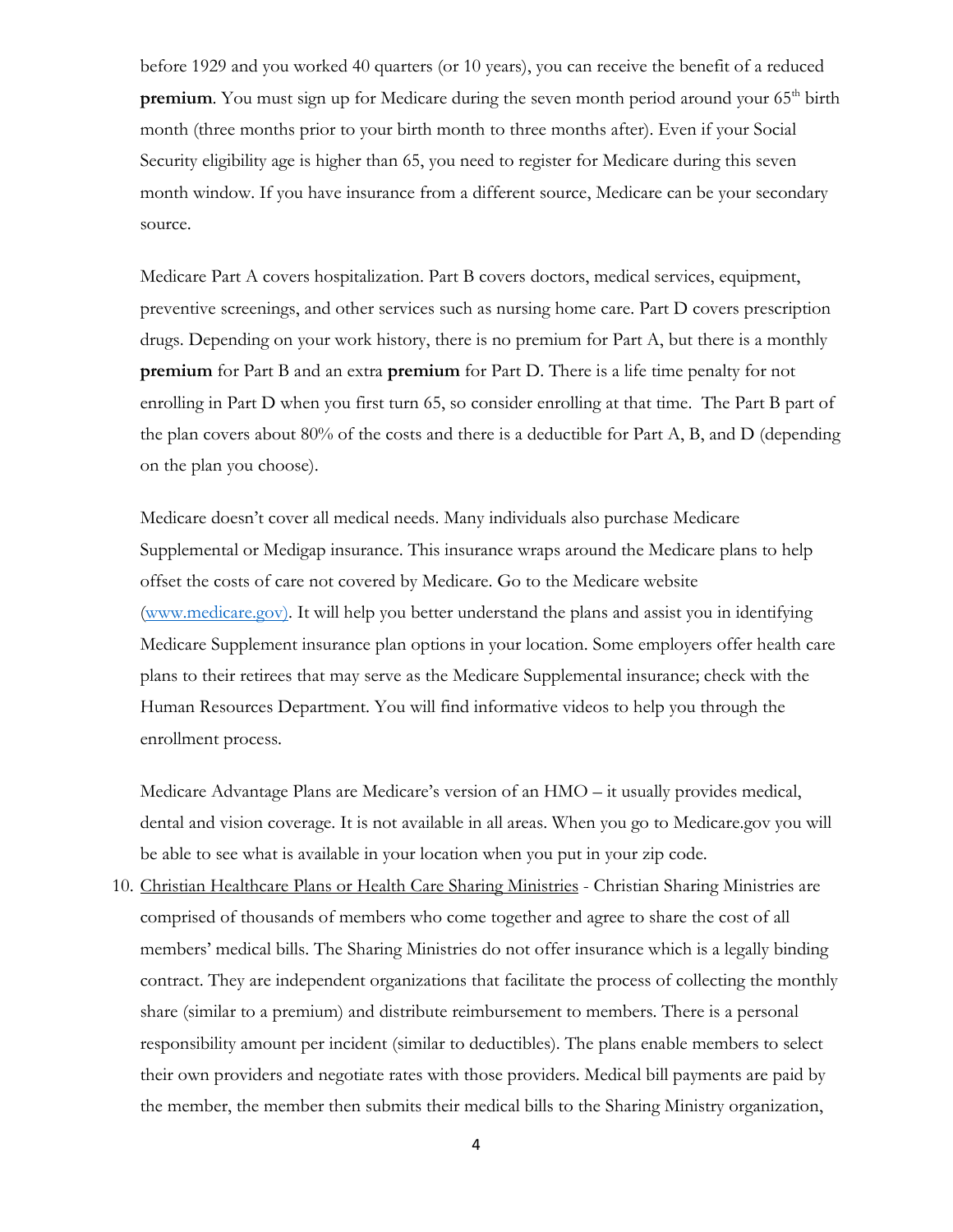and the Ministry then reimburses the member. Eligibility of membership requires members to be a Christian who doesn't use tobacco or illegal drugs, uses alcohol and prescription drugs in moderation, and pursues a healthy lifestyle. Often prescription drugs and some procedures that are controversial to the beliefs of the group may be disallowed. Be sure to read coverage information carefully to be sure this type of coverage will meet your health care needs.

11. Short term insurance plans – "Term Health Insurance" is sometimes used interchangeably with "short-term health insurance." Both phrases refer to limited duration medical plans, that offer coverage for 180 days or less and after which an enrollee must apply for new coverage. With these plans, there are lifetime claims maximums, pre-existing conditions are excluded and you have to be approved for coverage. These plans are good for short term situations when you have lost coverage and need insurance coverage until the next enrollment period. Comparison shop to be sure it offers the types of services you may need.

The Consolidated Omnibus Budget Reconciliation Act (COBRA) is law that requires employers and their group health plans to provide temporary continuation of group health coverage that otherwise might be terminated when an employee leaves that employer. It provides 180 days of coverage and the employee is usually required to pay the full **premium** rate (there is no employer contribution to help pay for the premium.) To access this benefit, talk with the Human Resources department at your place of employment. You usually have 30 days after termination to inform the health care plan of your intent to keep your health insurance.

# **Health Insurance Options for Employers Who Want to Help Cover their Employees**

- 1. The Small Business Health Options Program (SHOP) –SHOP is for small employers who want to provide health and/or dental insurance to their employees. These options are available through the **Health Insurance Marketplace** in each state. To purchase SHOP insurance, your business must have 1 to 50 employees. You may be eligible for **tax credits** that will help offset the cost of providing insurance. SHOP insurance gives choice and flexibility because you can offer your employees one plan, or let them choose from multiple; offer only health coverage, only dental coverage, or both; choose how much you pay toward your employees' premiums and whether to offer coverage to their dependents; and decide how long new employees must wait before enrolling. Find out more at [healthcare.gov](http://www.healthcare.gov/)
- 2. Agent/Broker Independent insurance agents/brokers can help you identify a plan that works best for your situation and the number of employees you would like to cover.
- 3. **Health Reimbursement Accounts (HRA**) These accounts are used as an employee benefit by encouraging employees to purchase health insurance individually. An HRA helps offset the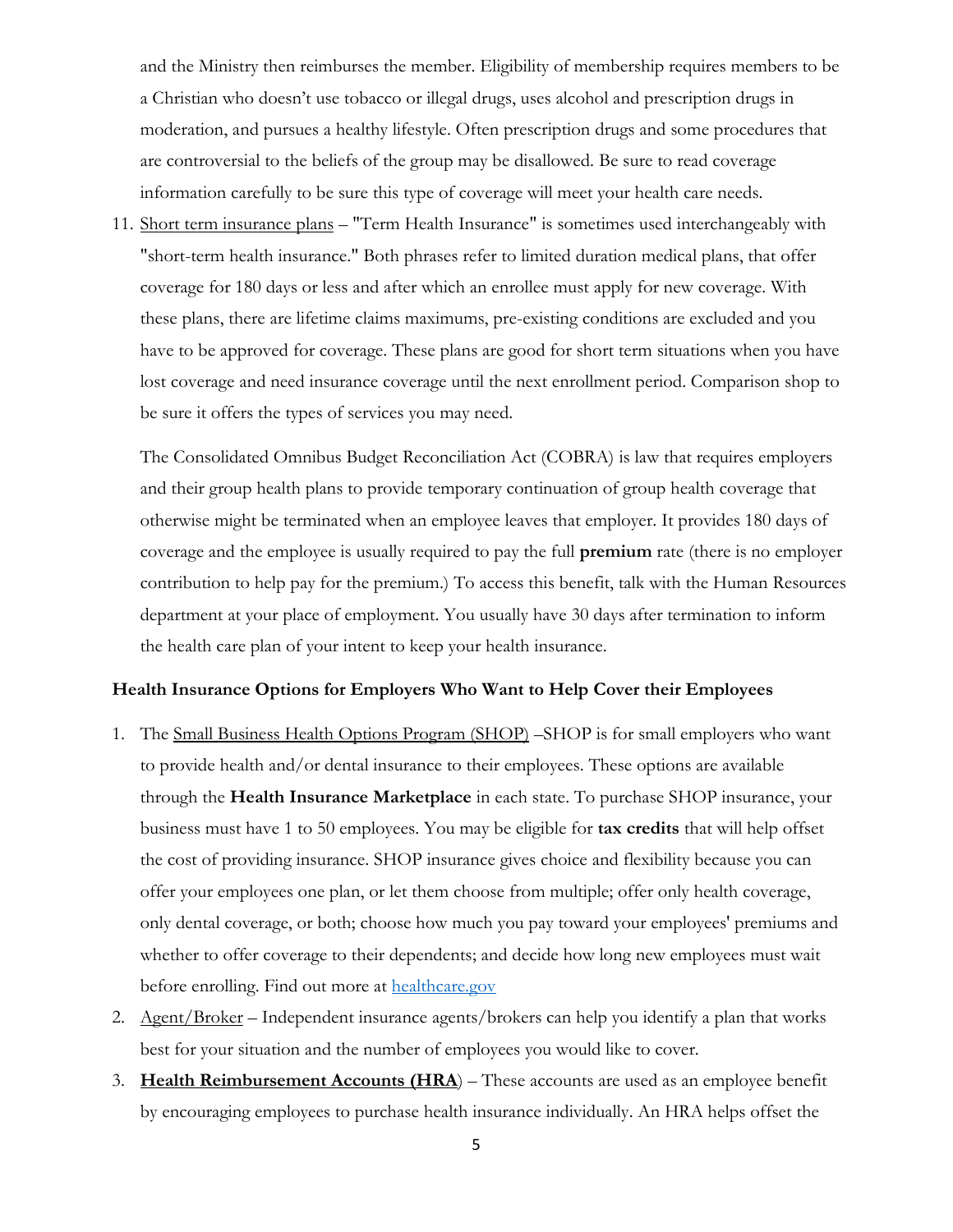costs. It is an IRS approved, tax advantaged, health benefit plan that reimburses employees for **out-of-pocket** medical expenses and individual health insurance **premiums**. The HRA is 100 percent funded by the employer. The terms of these arrangements can provide funds to pay for medical expenses until the funds are exhausted. The contribution amount per employee is set by the employer and can be used for **premiums**, **deductibles**, **copayments**, **coinsurance** and other IRS **qualified medical expens**es. Contributions are tax deductible by the employers. There are IRS rules about who can be covered by an HRA. For more information look to IRS Publication 969; https://www.irs.gov/forms-pubs/about-publication-969

4. Additional Income – While not a direct health insurance option, one strategy to help employees purchase health insurance is for employers to pay a higher salary to help employees pay for independent health insurance coverage. The major downside to this option is an employer can't require employees to purchase insurance with this additional income.

# **Comparing Plans - Tools You Can Use**

No matter where you get your health care coverage, comparing plans will help you choose a plan that meets your health care needs and better understand the costs. You should consider the types of care needed – medical, dental, vision, prescription drug, and/or long-term care and for whom you need coverage – family, dependents, employees and self. As you review the costs, consider the fixed costs of the **premium**, **deductible**, and **out-of-pocket maximum** as well as the more flexible **copayment** and **coinsurance** costs. Understanding what the plans offer and using a tool to compare will help you make the best choice. Here are two tools to help you:

**Summary of Benefits and Coverage** - Comparing plans can be a little tricky but each health insurance plan offered by a health insurance company is required to offer a **Summary of Benefits and Coverage** document. This document provides some of the basic information in a standardized format so you can easily compare plans. Information like the **deductible**, **out-of- pocket maximum**, **copayment** and **coinsurance** amounts are included as well as descriptions of the types of health insurance services that will be covered. Lastly, at the end of the summary, there are two standardized scenarios so that you can compare across plans what your out-of-pocket costs would be (excluding **premium**). Using this document helps you compare the plans and better understand the costs and coverage. Be sure the Summary of Benefits and Coverage you are reading represents that plan you are comparing. Because of the way plans are titled, it can be confusing. Contact the insurance company that provides the plan to access this information; it is probably on their website.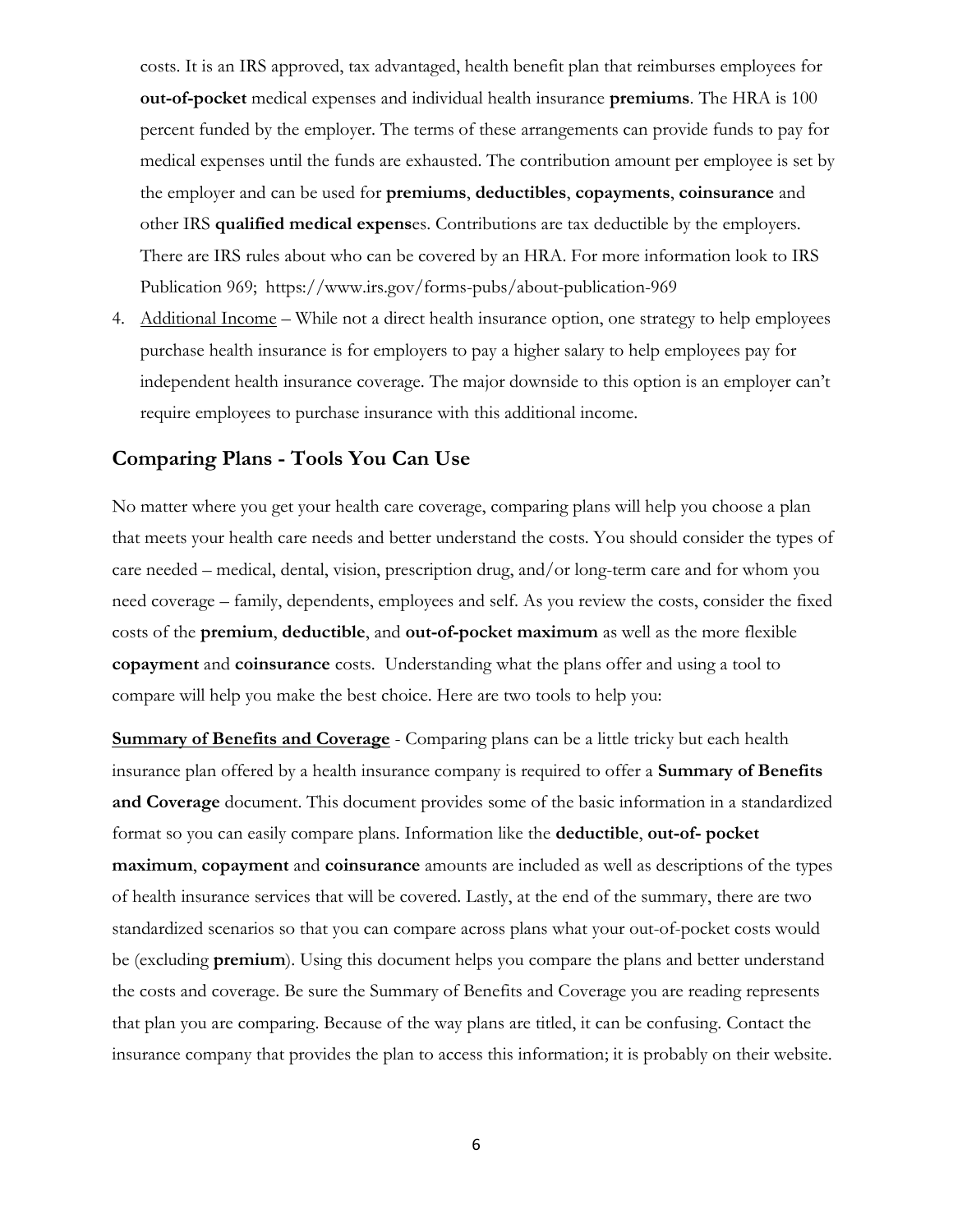The My Smart Choice Workbook - The *My Smart Choice Health Insurance Workbook*™ was created by the University of Delaware Cooperative Extension and the University of Maryland Extension as a tool that helps you determine your health care needs. The workbook can help you estimate costs for plans you are considering based on how you use health care services. The workbook provides background information and worksheets to help assess needs and calculate costs for up to three different plans at a time. The workbook can be found at

[https://extension.umd.edu/insure/consumer-resources.](https://extension.umd.edu/insure/consumer-resources)

## **Summary**

As a risk manager, business operators need to consider themselves, their families and the people who work with them as important resources that support the success of your business. Their health affects the current financial well-being and the vitality of the operation.

There are many health insurance options. You need to compare them to determine which offers the right coverage for you, your family and or your employees. There are many financial considerations, not only about how to cover the cost and which financial resource – business or home - should be financially responsibility to pay for this important risk management tool.

### **Developed by**:

Maria Pippidis, University of Delaware Cooperative Extension. Many thanks to Jesse Ketterman and Bonnie Braun, University of Maryland Extension, Mia Russell, Wells Fargo Foundation, and Adam Kantrovich, Clemson University who helped to review and improve this document.

### **Resources:**

*Insuring Your Health* – Available at: [https://extension.umd.edu/insure.](https://extension.umd.edu/insure) Developed by University of Maryland Extension with support from University of Delaware Cooperative Extension, this website provides information and tools to help you choose and use your insurance wisely.

[www.healthcare.gov](http://www.healthcare.gov/) – this website provides a wealth information as well as serves as a tool to help you find local health insurance coverage through government programs and can link you to local Navigators or local certified Agents.

[www.medicare.gov](http://www.medicare.gov/) - this website provides information about the Medicare program and can help you determine Medicare supplemental policies are available in your location.

[www.irs.gov/forms-pubs/about-publication-969](http://www.irs.gov/forms-pubs/about-publication-969) - IRS Publication 969 provides information about Health Savings Accounts and Other Tax-Favored Health Plans.

[www.irs.gov/forms-pubs/about-publication-502](http://www.irs.gov/forms-pubs/about-publication-502) - IRS Publication 502 provides information about medical and dental expenses.

### **References**:

IRS Publication 969 Health Savings Accounts and Other Tax Favored Health Plans found at: <https://www.irs.gov/publications/p969>

Thorkildsen, Jake. "How Healthcare Sharing Programs Compare to Traditional Health Insurance." Nerds Eye View at Kitces.com, Michael Kitces, March 21, 2018, [www.kitces.com/blog/healthcare-sharing-program](http://www.kitces.com/blog/healthcare-sharing-program-review-chm-medicare-lhs-samaritan-health-share-plans/)[review-chm-medicare-lhs-samaritan-health-share-plans/](http://www.kitces.com/blog/healthcare-sharing-program-review-chm-medicare-lhs-samaritan-health-share-plans/)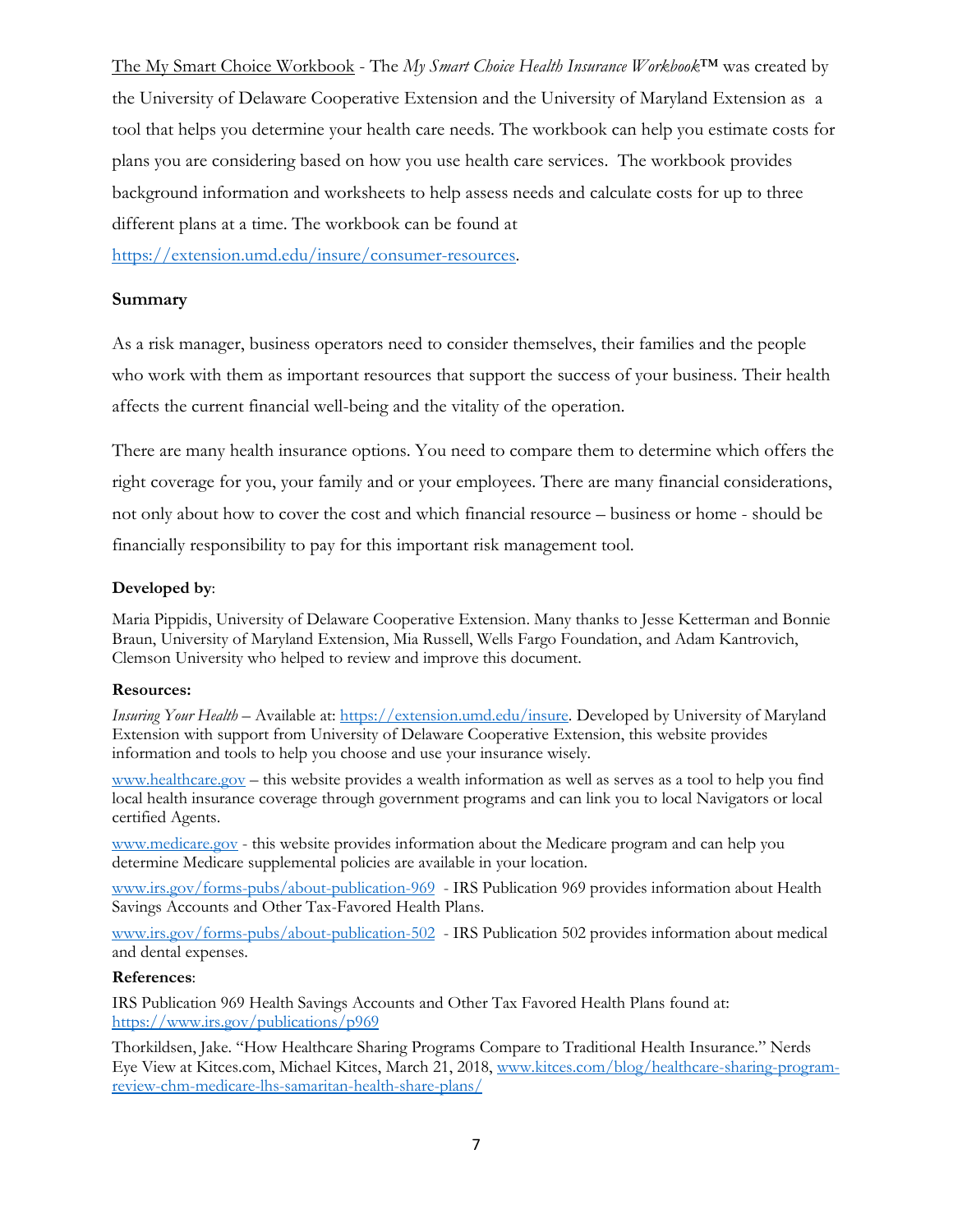# **Important Words to Know**



Health insurance is confusing. It's like another language. To be a smart consumer you need to understand the language. The Important Words to Know below is a short

version of a longer document that includes words from this publication. The complete Important Words to Know document can be found at: https://extension.umd.edu/insure/consumer-resources.

| General                                         |                                                                                                                                                                                                                                                                                                                                                                                                                                                                                                   |
|-------------------------------------------------|---------------------------------------------------------------------------------------------------------------------------------------------------------------------------------------------------------------------------------------------------------------------------------------------------------------------------------------------------------------------------------------------------------------------------------------------------------------------------------------------------|
| Health<br>Insurance<br>Marketplace<br>/Exchange | Are organizations set up to facilitate the purchase of health insurance in each state in<br>accordance with Patient Protection and Affordable Care Act. To access health insurance<br>plans through the Marketplace/Exchange go to www.healthcare.gov and put in your zip<br>code.                                                                                                                                                                                                                |
| Navigator<br>(also known<br>as Assistors)       | A person who helps you look for health coverage through the Health Insurance<br>Marketplace. Also knows as Assistors in some states. Their services are free.                                                                                                                                                                                                                                                                                                                                     |
| Summary of<br>Benefits and<br>Coverage          | Insurance companies and job-based health plans must provide you with 1) a short, plain-<br>language Summary of Benefits and Coverage (SBC) and 2) a uniform glossary of terms<br>used in health coverage and medical care. This information helps you make "apples-to-<br>apples" comparisons when you're looking at plans. The SBC also includes details, called<br>coverage examples, which show you what the plan would cover in 2 common medical<br>situations: diabetes care and childbirth. |
| <b>Cost Terms</b>                               |                                                                                                                                                                                                                                                                                                                                                                                                                                                                                                   |
| Coinsurance                                     | Your part of the costs of a covered service usually determined by a percent of the cost of<br>the allowed amount for the service. You pay this amount once you have met your<br>deductible.                                                                                                                                                                                                                                                                                                       |
| Copayment                                       | A set amount (for example, \$20) you pay for a covered service. You pay this amount when<br>you get the service. It can change based on the type of service. You may have to meet<br>your deductible first.                                                                                                                                                                                                                                                                                       |
| Deductible                                      | The amount you must pay for services before your insurance or plan starts to pay. Only<br>services your plan covers can be used to meet the deductible.                                                                                                                                                                                                                                                                                                                                           |
| Out-of-<br><b>Pocket Costs</b>                  | Your costs for services that are not paid by insurance. This includes deductibles,<br>coinsurance and copayments. It also includes costs for services that are not covered by<br>insurance.                                                                                                                                                                                                                                                                                                       |
| Out-of-<br>Pocket<br>Maximum                    | The most you pay during a policy period (usually one year) before your health insurance<br>plan pays 100% for covered services. This includes deductibles, coinsurance,<br>copayments, or other charges. It also includes any other cost that is a qualified or<br>allowed expense. This doesn't have to include premiums, balance billing amounts for<br>non-network providers and other out-of-network costs. It also doesn't include what you<br>pay for non-essential services.               |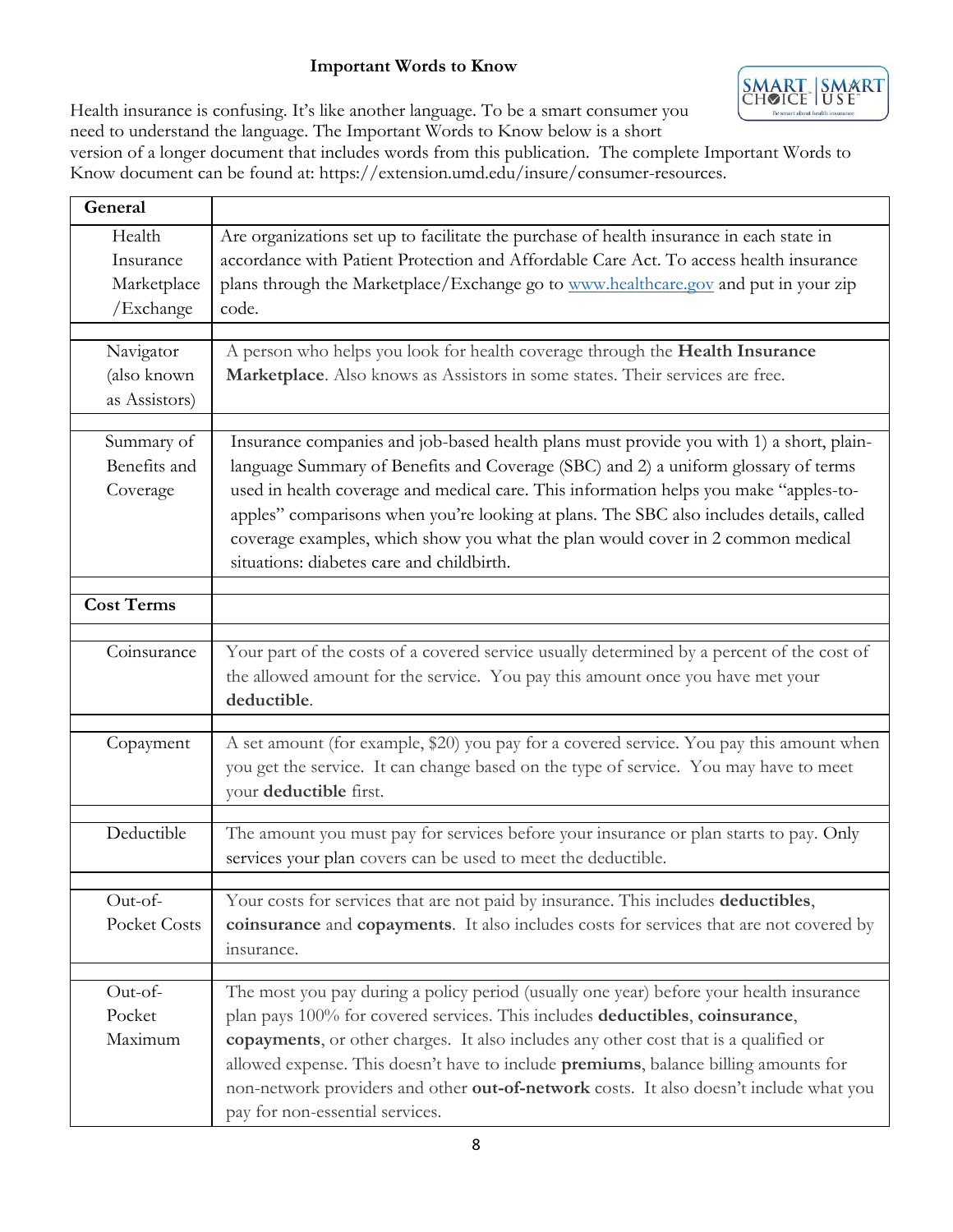| Premium                                                        | The amount you pay for your health insurance or plan. You and/or your employer may<br>pay it monthly, quarterly or yearly.                                                                                                                                                                                                                                                                                                                                                                                                                                                                                                                                                                                                                                                                                                                                                         |
|----------------------------------------------------------------|------------------------------------------------------------------------------------------------------------------------------------------------------------------------------------------------------------------------------------------------------------------------------------------------------------------------------------------------------------------------------------------------------------------------------------------------------------------------------------------------------------------------------------------------------------------------------------------------------------------------------------------------------------------------------------------------------------------------------------------------------------------------------------------------------------------------------------------------------------------------------------|
| Qualified<br>Medical<br>Expense                                | A cost for healthcare services, equipment, or medications. There are many types of<br>medical expenses that qualify. You can find these at: http://www.irs.gov/pub/irs-<br>prior/p502--2013.pdf                                                                                                                                                                                                                                                                                                                                                                                                                                                                                                                                                                                                                                                                                    |
| Tax Credit or<br>Tax Subsidy<br>for Health<br>Care<br>Premiums | The premium tax credit is a refundable tax credit designed to help eligible individuals and<br>families with low or moderate income afford health insurance purchased through the<br>Health Insurance Marketplace. The size of your tax credit is based on a sliding scale.<br>Those who have a lower income get a larger credit to help cover the cost of their<br>insurance.                                                                                                                                                                                                                                                                                                                                                                                                                                                                                                     |
|                                                                | When you enroll in Marketplace insurance, you can choose to have the Marketplace<br>compute an estimated credit that is paid to your insurance company to lower what you pay<br>for your monthly premiums (advance payments of the premium tax credit, or APTC). Or,<br>you can choose to get all of the benefit of the credit when you file your tax return for the<br>year.                                                                                                                                                                                                                                                                                                                                                                                                                                                                                                      |
|                                                                | https://www.healthinsurance.org/ this website has a subsidy calculator to help you<br>estimate by how much the premiums would be reduced if you purchased insurance<br>through the Marketplace/Exchange.                                                                                                                                                                                                                                                                                                                                                                                                                                                                                                                                                                                                                                                                           |
| Types of<br>Health<br>Insurance<br>Plans                       |                                                                                                                                                                                                                                                                                                                                                                                                                                                                                                                                                                                                                                                                                                                                                                                                                                                                                    |
| High<br>Deductible<br>Health Plan<br>(HDHP)                    | A plan with a higher deductible than a traditional insurance plan. The monthly premium<br>is usually lower, but you pay more health care costs yourself (the deductible) before the<br>insurance company starts to pay its share. A high deductible plan (HDHP) can be<br>combined with a health savings account (HSA), allowing you to pay for certain medical<br>expenses with money free from federal taxes.<br>Each year the IRS defines a high deductible health plan as any plan with a certain level of<br>deductible (in 2018 it was at least \$1,350 for an individual or \$2,700 for a family). An<br>HDHP's total yearly out-of-pocket expenses (including deductibles, copayments, and<br>coinsurance) can't be more than a certain amount (in 2018 it is \$6,650 for an individual<br>or \$13,300 for a family). This limit doesn't apply to out-of-network services. |
| Exclusive<br>Provider<br>Organization                          | A managed care plan where services are covered only if you use doctors, specialists, or<br>hospitals in the plan's network (except in an emergency). You would be responsible for all<br>cost is you used out-of-network services. Usually, you do not need a referral to see a                                                                                                                                                                                                                                                                                                                                                                                                                                                                                                                                                                                                    |
| (EPO)                                                          | specialist                                                                                                                                                                                                                                                                                                                                                                                                                                                                                                                                                                                                                                                                                                                                                                                                                                                                         |
| Health<br>Maintenance                                          | A type of health insurance plan that usually limits coverage to care from doctors who<br>work for or contract with the HMO. It generally won't cover out-of-network care except                                                                                                                                                                                                                                                                                                                                                                                                                                                                                                                                                                                                                                                                                                    |